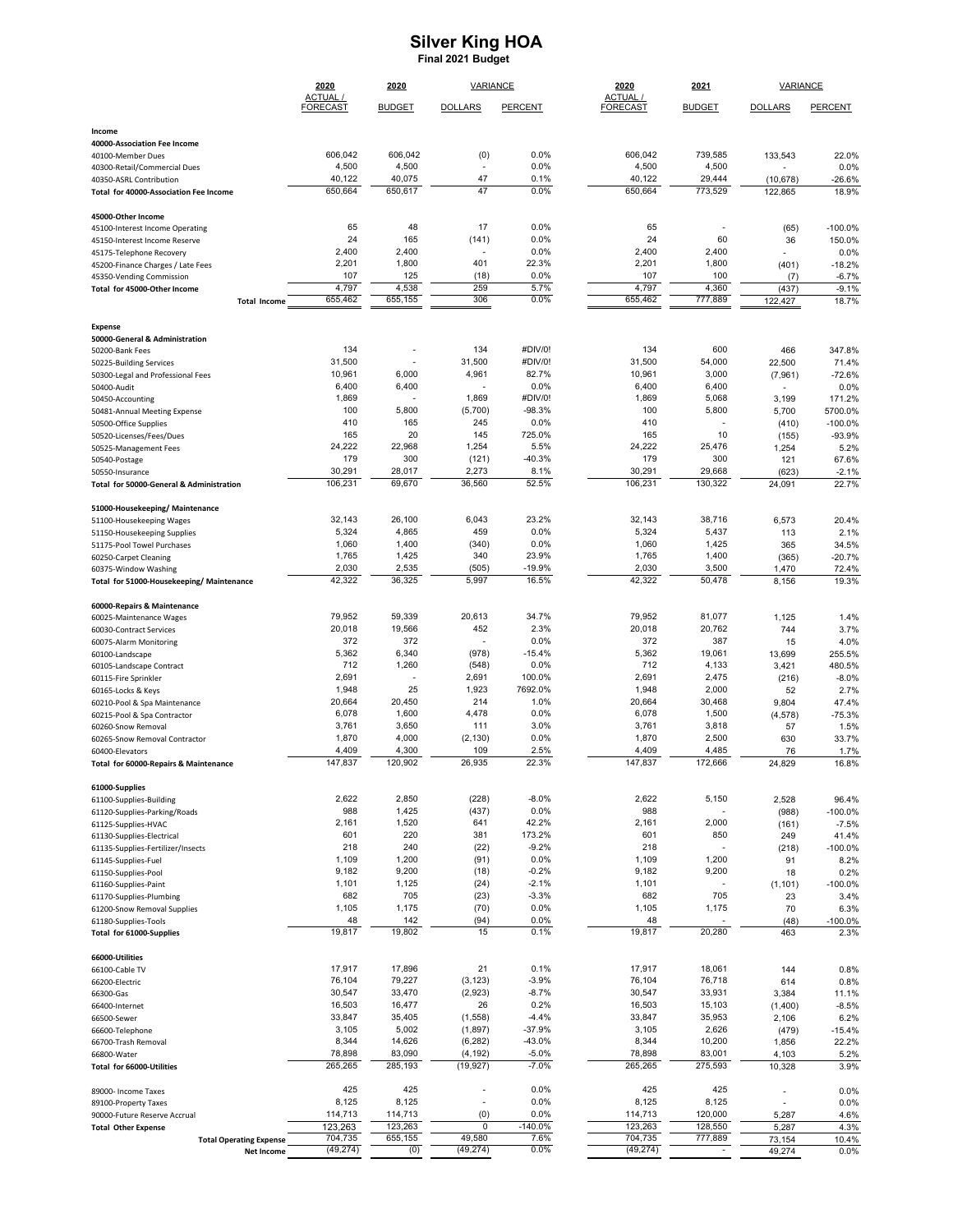## **Silver King HOA 2021 Proposed Capital Budget**

|                           |                                                 | Estimated   |                |                    |               |        |        |        |        |                                 |        |        |       |        |
|---------------------------|-------------------------------------------------|-------------|----------------|--------------------|---------------|--------|--------|--------|--------|---------------------------------|--------|--------|-------|--------|
|                           |                                                 | Replacement | <b>Useful</b>  | Remaining          | <b>ACTUAL</b> |        |        |        |        | <b>Projected Capital Budget</b> |        |        |       |        |
| $\underline{\mathsf{ID}}$ | <b>Component Name</b>                           | Cost        | Life           | <b>Useful Life</b> | 2020          | 2021   | 2022   | 2023   | 2024   | 2025                            | 2026   | 2027   | 2028  | 2029   |
| 120                       | Rain Gutters/Downspouts - Repair                | \$2,000     | $\overline{2}$ | $\mathbf 0$        |               | 2,122  |        | 2,251  |        | 2,388                           |        | 2,534  |       | 2,688  |
| 121                       | Heat Trace - Repair/Replace                     | \$11,000    | $\overline{2}$ | $\mathsf 0$        |               | 11,670 |        | 12,381 |        | 13,135                          |        | 13,934 |       | 14,783 |
| 190                       | Calrods - Replace                               | \$2,500     | 10             | $\mathbf{1}$       |               |        | 2,732  |        |        |                                 |        |        |       |        |
| 207                       | Metal Fencing & Railing - Repaint               | \$5,200     | 6              | $\overline{4}$     |               |        |        |        |        | 6,209                           |        |        |       |        |
| 215                       | Siding - Repair/Repaint                         | \$19,000    | 8              | $\overline{2}$     |               |        |        | 19,570 |        |                                 |        | 24,069 |       |        |
| 216                       | Interior Surfaces - Hallways - Repaint          | \$16,000    | 10             | 5                  |               |        |        |        |        |                                 | 19,678 |        |       |        |
| 216                       | Interior Surfaces - Meeting Rooms - Repaint     | \$6,000     | 10             | $\overline{3}$     |               |        |        |        | 6,956  |                                 |        |        |       |        |
| 290                       | Metal Roof - Repaint                            | \$3,000     | 10             | $\mathbf{1}$       |               |        | 3,278  |        |        |                                 |        |        |       |        |
| 401                       | Asphalt - Major Rehab                           | \$29,750    | 25             | 1                  |               |        | 18,000 |        |        |                                 |        |        |       |        |
| 402                       | Asphalt - Seal Coat                             | \$5,000     | 3              | 0                  |               | 5,305  |        |        | 5,796  |                                 |        | 6,334  |       |        |
| 403                       | Asphalt - Crack Fill                            | \$3,750     | 1              | 0                  |               | 15,000 |        |        |        |                                 |        |        | 4,893 | 5,040  |
| 404                       | Concrete Pavers - Repair/Replace                | \$3,000     | 10             | $\mathbf{1}$       |               |        | 3,278  |        |        |                                 |        |        |       |        |
| 508                       | Access Control System - Renovate/Replace        | \$26,000    | 10             | 10                 | 107,510       |        |        |        |        |                                 |        |        |       |        |
| 702                       | Boiler - Replace                                | \$42,500    | 25             | $\overline{3}$     |               |        |        |        | 47,834 |                                 |        |        |       |        |
| 703                       | Commercial Water Heaters - Replace              | \$16,000    | 15             | $-2$               |               | 30,000 |        |        |        |                                 |        |        |       |        |
| 704                       | Hot Water Storage Tank - Large - Inspect/repair | \$2,000     | $\mathbf{1}$   | $\mathbf{1}$       | 1,340         | 2,122  | 2,185  | 2,251  | 2,319  | 2,388                           | 2,460  | 2,534  | 2,610 | 2,688  |
| 704                       | Hot Water Storage Tank - Large - Reline         | \$11,000    | 20             | 0                  |               | 11,330 |        |        |        |                                 |        |        |       |        |
| 707                       | Elevator - Modernize                            | \$30,000    | 5              | 0                  |               | 4,500  |        |        |        | 30,000                          |        |        |       |        |
| 710                       | <b>Emergency Generator - Replace</b>            | \$17,500    | 25             | $\mathbf{1}$       | 1,377         |        |        |        |        |                                 |        |        |       |        |
| 711                       | Chiller - Replace                               | \$90,000    | 30             | 1                  |               |        | 98,345 |        |        |                                 |        |        |       |        |
| 712                       | Cooling Tower - Replace                         | \$60,000    | 30             | $\overline{2}$     |               |        |        | 67,531 |        |                                 |        |        |       |        |
| 716                       | Variable Frequency Drive - Replace              | \$3,000     | 15             | $\mathbf{1}$       |               |        | 3,278  |        |        |                                 |        |        |       |        |
| 1104                      | Pool Heater - 2009 - Replace                    | \$5,500     | 12             | 2                  |               |        |        | 5,835  |        |                                 |        |        |       |        |
| 1105                      | Spa Heater - Replace                            | \$4,500     | 12             | 8                  |               |        |        |        |        |                                 |        |        |       | 6,048  |